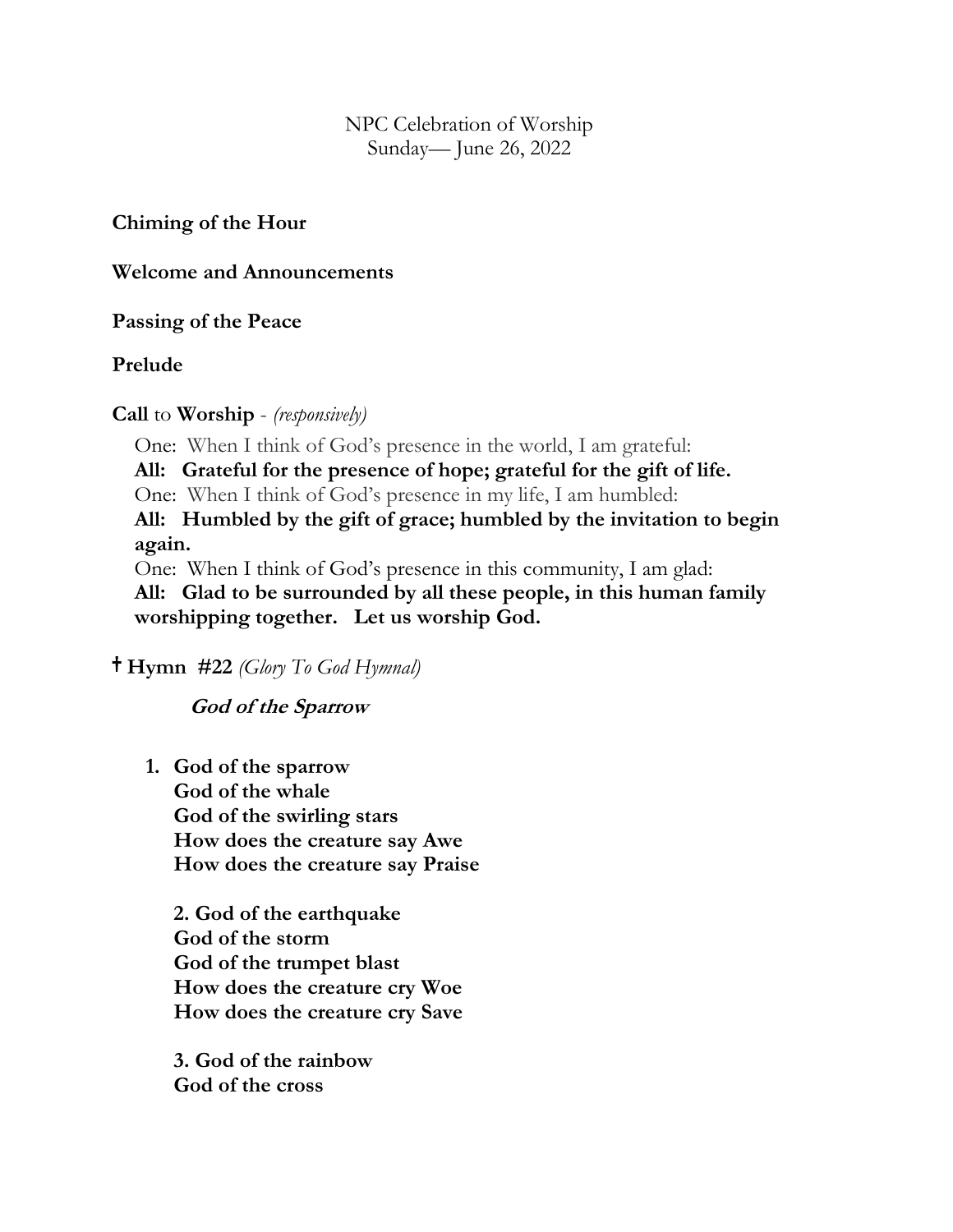**God of the empty grave How does the creature say Grace How does the creature say Thanks**

**4. God of the hungry God of the sick God of the prodigal How does the creature say Care How does the creature say Life**

**5. God of the neighbour God of the foe God of the pruning hook How does the creature say Love How does the creature say Peace**

**6. God of the ages God near at hand God of the loving heart How do your children say Joy How do your children say Home**

**A time for meditation**

† **Response to meditation** *(***# 582** *(Glory To God Hymnal)* 

**Glory to God, whose goodness shines on me, And to the Son, whose grace has pardoned me, And to the Spirit, whose love has set me free. As it was in the beginning, is now and ever shall be. Amen.**

**World without end, without end. Amen. World without end, without end. Amen. World without end, without end. Amen. As it was in the beginning, is now and ever shall be. Amen.**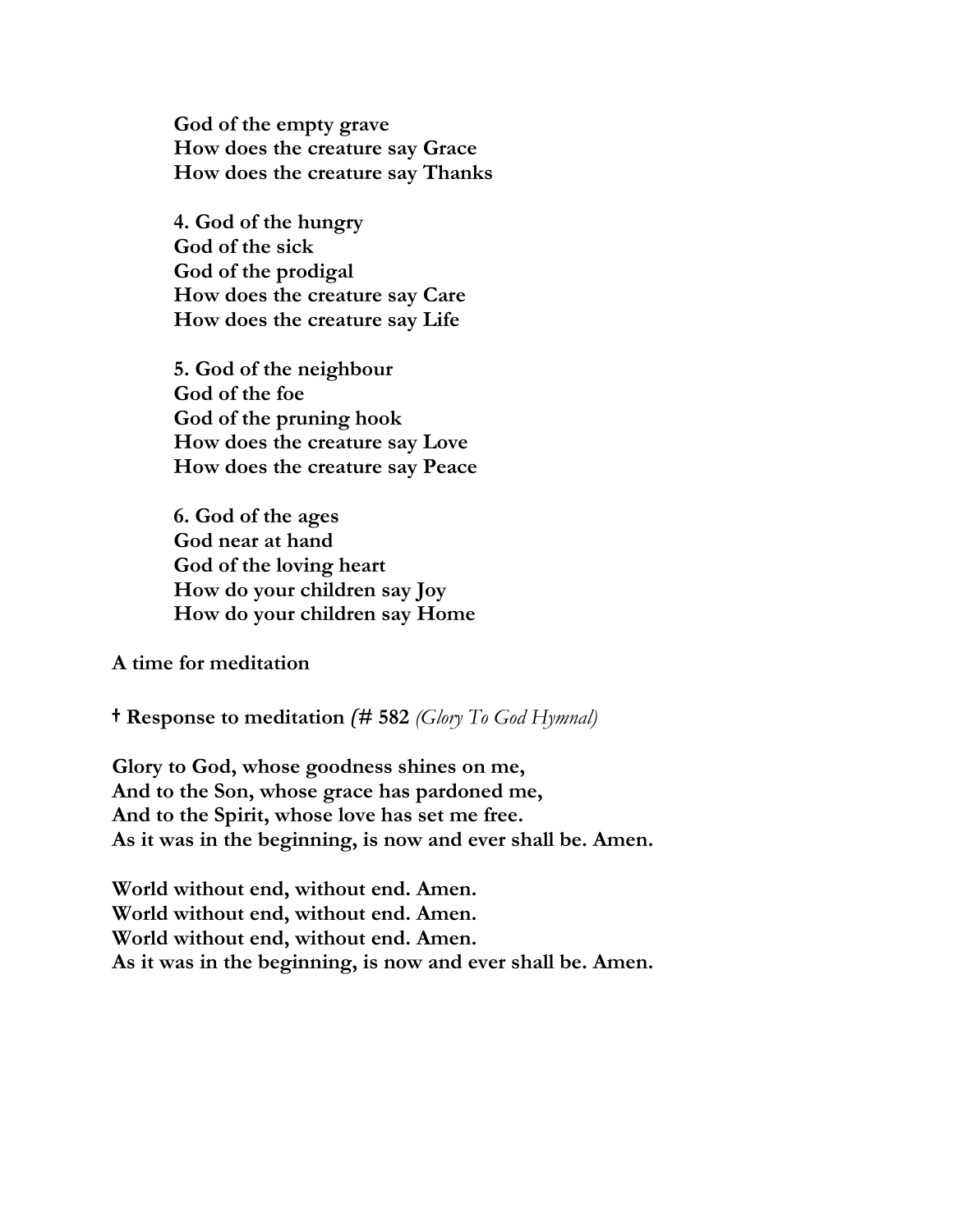#### **LITURGY OF THE WORD**

#### **Prayer for Illumination**

**Lord, open our hearts and minds by the power of your Holy Spirit, that as the scripture is read, and your Word proclaim, we may hear with joy what you have to say to us today. Amen.**

# † **Hymn #781** *(Glory To God Hymnal)* **Hear My Cry, O God, and Save Me!**

**Hear my cry, O God, and save me! Troubles and distress enslave me. Day and night I seek your face, Yearning for your light and grace. But these eyes: they cannot see you; Outstretched arms: they cannot feel you. My heart breaks in deep despair; My soul longs to hold you here.**

**You, O God, once walked beside me. In the night your songs revived me. Were your promises in vain? Will you smile on me again? Long ago you brought redemption; Your right hand won our salvation. I remember deeds of old; Now, remember me, O Lord!**

**All creation bows before you; Saints in earth and heaven adore you. Thunder roars and torrents fall At your word, O God of all! In our grief you stand beside us, There to lift and to guide us, Unseen savior of our days, Heir to endless songs of praise!**

#### **First Reading**

2 Kings 2:1-2, 6-14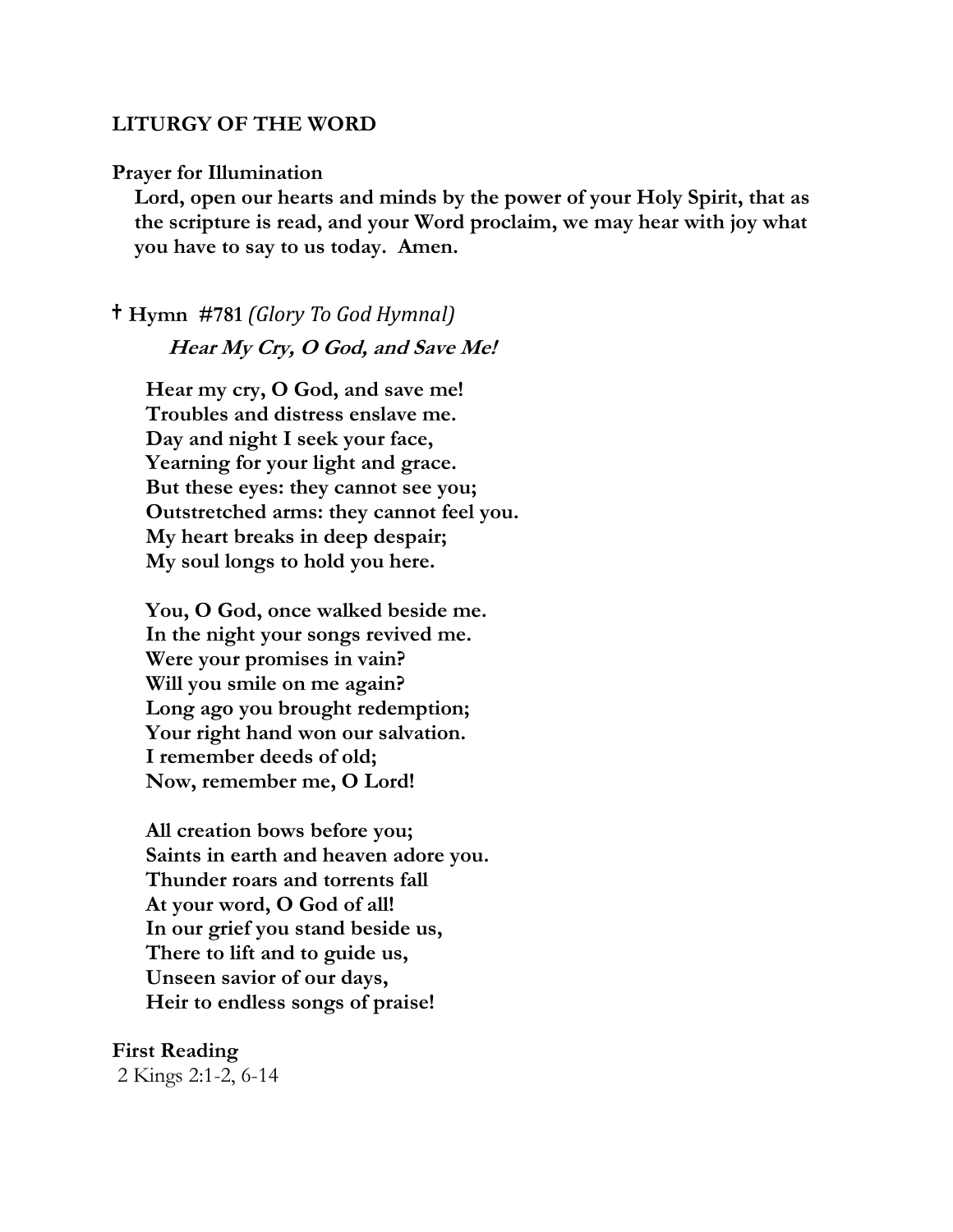**Second Reading** 

Galatians 5:1, 13-25

**Third Reading** 

Luke 9:46-62

## **Post-Reading Rubric** - *(responsively)*

One: May we approach that which is sacred through this reading and in this time. **All: Now and always, let us so do.**

| Sermon | The Welcome of Christ | Jacob Geerlings |
|--------|-----------------------|-----------------|
|        |                       |                 |

† **Hymn #693** *(Glory To God Hymnal)* 

 **Though I May Speak**

**Though I may speak with bravest fire, and have the gift to all inspire, and have not love; my words are vain; as sounding brass, and hopeless gain.**

**Though I may give all I possess, and striving so my love profess, but not be given by love within, the profit soon turns strangely thin.**

**Come, Spirit, come, our hearts control, our spirits long to be made whole. Let inward love guide every deed; by this we worship, and are freed.**

## † **Affirmation of Faith***—The Apostles' Creed—(unison)*

**I believe in God the Father Almighty, Maker of heaven and earth, and in Jesus Christ his only Son our LORD; who was conceived by the Holy Ghost, born of the Virgin Mary, suffered under Pontius Pilate, was crucified, dead, and buried; he descended into hell; the third day he rose again from the dead; he ascended into heaven, and sitteth on the right**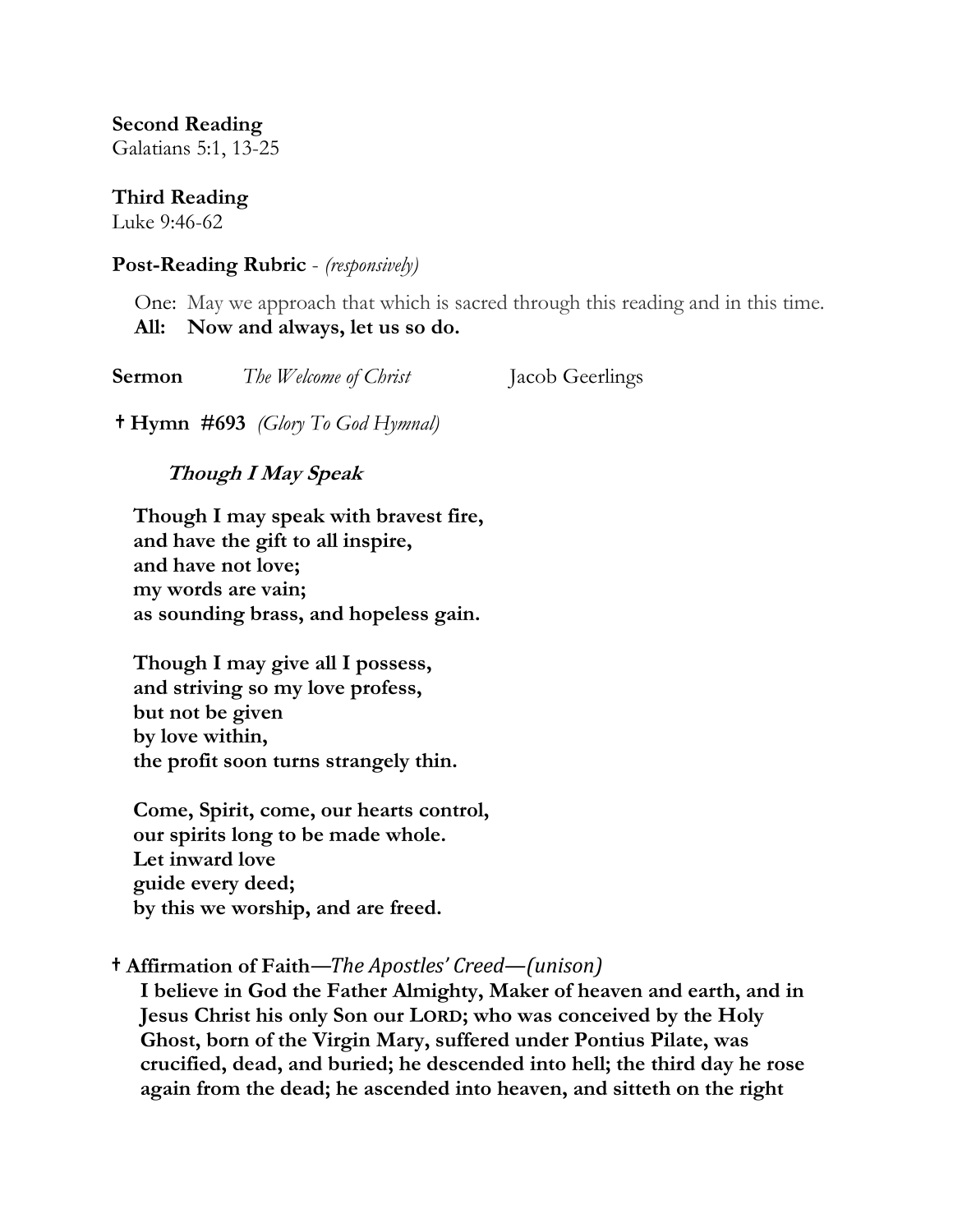**hand of God the Father Almighty; from thence he shall come to judge the quick and the dead. I believe in the Holy Ghost; the holy catholic church; the communion of saints; the forgiveness of sins; the resurrection of the body; and the life everlasting. Amen.**

### **Pastoral Prayers**

Silent Prayer Corporate Prayer The LORD's Prayer

**Our Father, who art in heaven, hallowed be thy name. Thy kingdom come, thy will be done, on earth as it is in heaven. Give us this day our daily bread; and forgive us our debts, as we forgive our debtors; and lead us not into temptation, but deliver us from evil. For Thine is the kingdom and the power and the glory, forever. Amen.**

**Offertory** 

† **Doxology** 

**Praise God, from whom all blessings flow; Praise Christ, all creatures here below! Alleluia! Alleluia! Praise Holy Spirit evermore! Praise Triune God whom we adore! Alleluia! Alleluia! Alleluia! Alleluia! Alleluia!**

† **Prayer of Thanksgiving** *(responsively)* 

Leader: Let us give thanks to the Lord our God.

 **People: It is right to give our thanks and praise.** 

**Take these that we give, Great God, and use them, through our hands, to welcome others in your name, to share the good news, and to remake this world into your Kin-dom. We ask in the name of Jesus, the Word of your welcome, Amen.**

SENDING

† **Hymn #541** *(Glory To God Hymnal)* 

 **God Be with You Till We Meet Again**